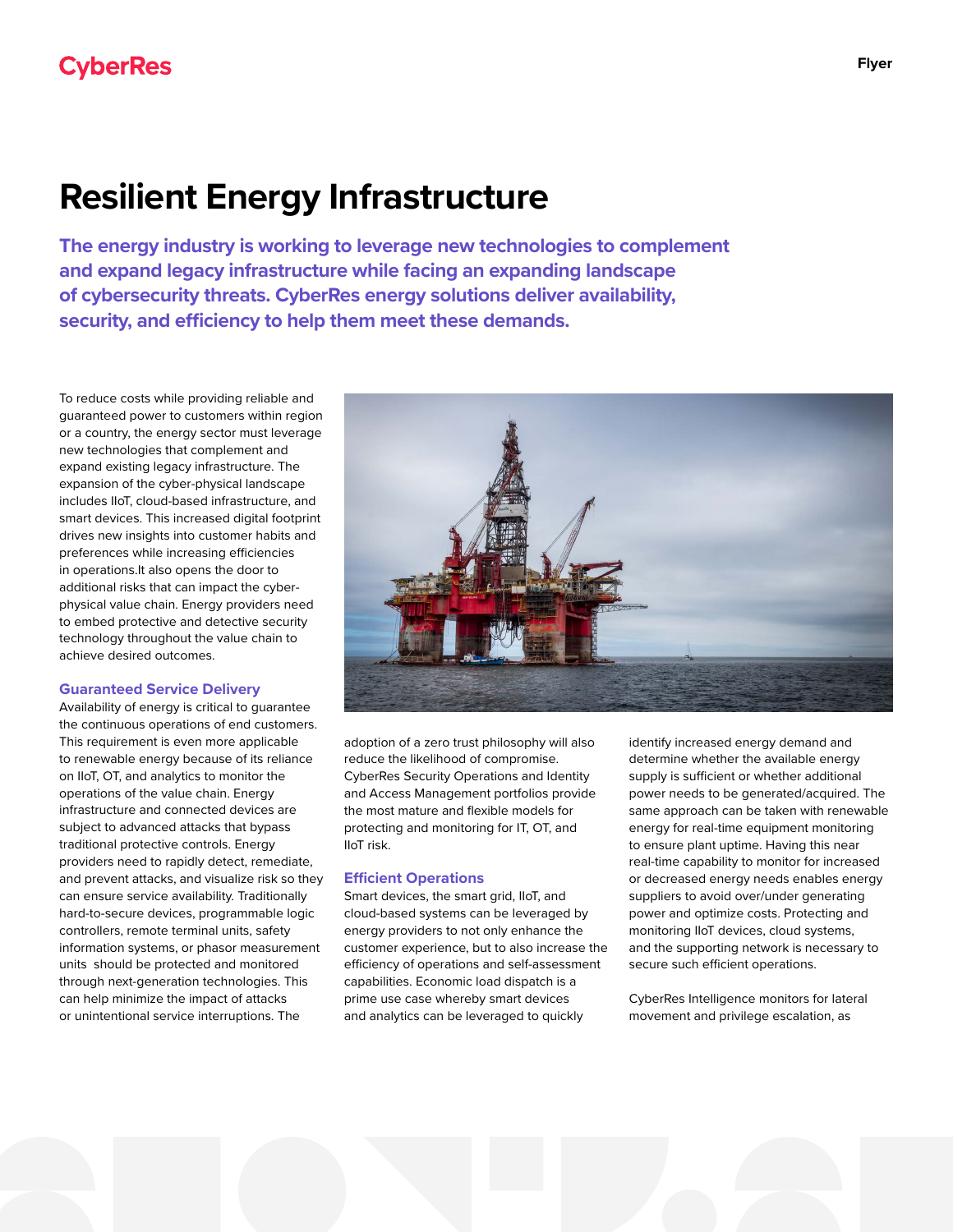well as most of the tactics, techniques, and procedures of the MITRE ATT&CK framework.

### **Big Data Intelligence**

Actionable intelligence requires large amounts of data in order to provide a view into customer preferences and habits, achieve efficient operations, and reduce costs. Customer data can be collected through numerous sources, such as smart meters, mobile/web applications, call centers, or in-person visits. It will likely include sensitive data sets such as sleeping habits, number of people in the home, presence or lack of security systems, banking details, and home addresses. The data required for efficient operations and grid management, if compromised, would be valuable information to competitors and nation states. The collection and centralization of this data introduces a new area of risk to energy entities. Building a data governance framework and securing sensitive data throughout its lifecycle is necessary to reduce the risk of a breach.

CyberRes Data Security portfolio can provide governance and secure IT and OT data in

its original format to enable downstream analytics applications.

#### **Securing the Application Landscape**

The energy sector includes thousands of applications that are found in distributed energy resource management systems, virtual power plants, and SCADA systems. These applications generate and share data, which could result in a critical power outage if the application were breached. Securing applications within both the IT and OT environment must be included in a vulnerability management program to reduce the risk of an outage. As mentioned above, customers leverage mobile and web applications to communicate with energy organizations. If these applications were to be compromised, the customer data and accounts would be open to data theft.

CyberRes Application Security portfolio can secure mobile, web, and cloud-based apps through static, dynamic, and mobile application testing.

**CyberRes Capabilities for Energy** CyberRes is a Micro Focus line of business.



**"With ArcSight we have a platform to monitor security events and manage incidents. We have seamless data integration and are compliant with relevant security standards and controls. Improved asset visibility ensures 99 percent availability."** 

MR. JACOB JACOB Specialist Cyber Security Dubai Electricity and Water Authority

We bring the expertise of one of the world's largest security portfolios to help our customers navigate the changing threat landscape by driving both cyber and business resiliency within their teams and organizations. We are here to help enterprises accelerate trust, reliability, and survivability through times of adversity, crisis, and business volatility. We can provide solutions that drive resilience in the energy sector and enable desired business outcomes.

#### **Guaranteed Service Delivery**

CyberRes Security Operations and Identity and Access Management portfolios are designed to provide the most mature and flexible models for protecting and monitoring risk across the energy value chain. Petabytes of data are produced by IIoT devices, resulting in a limitation of the logs that can be collected and monitored. However, CyberRes Security Operations solutions have the big data-ready capabilities to collect data from many devices within the energy value chain. Additionally, CyberRes can augment traditional detection and response technology beyond an XDR and enhance the partnership between humans and machines. This enables SOC analysts to act faster and smarter and make critical decisions that will keep operations running.

#### **Efficient Operations**

CyberRes Intelligence and Security Operations portfolios monitor for lateral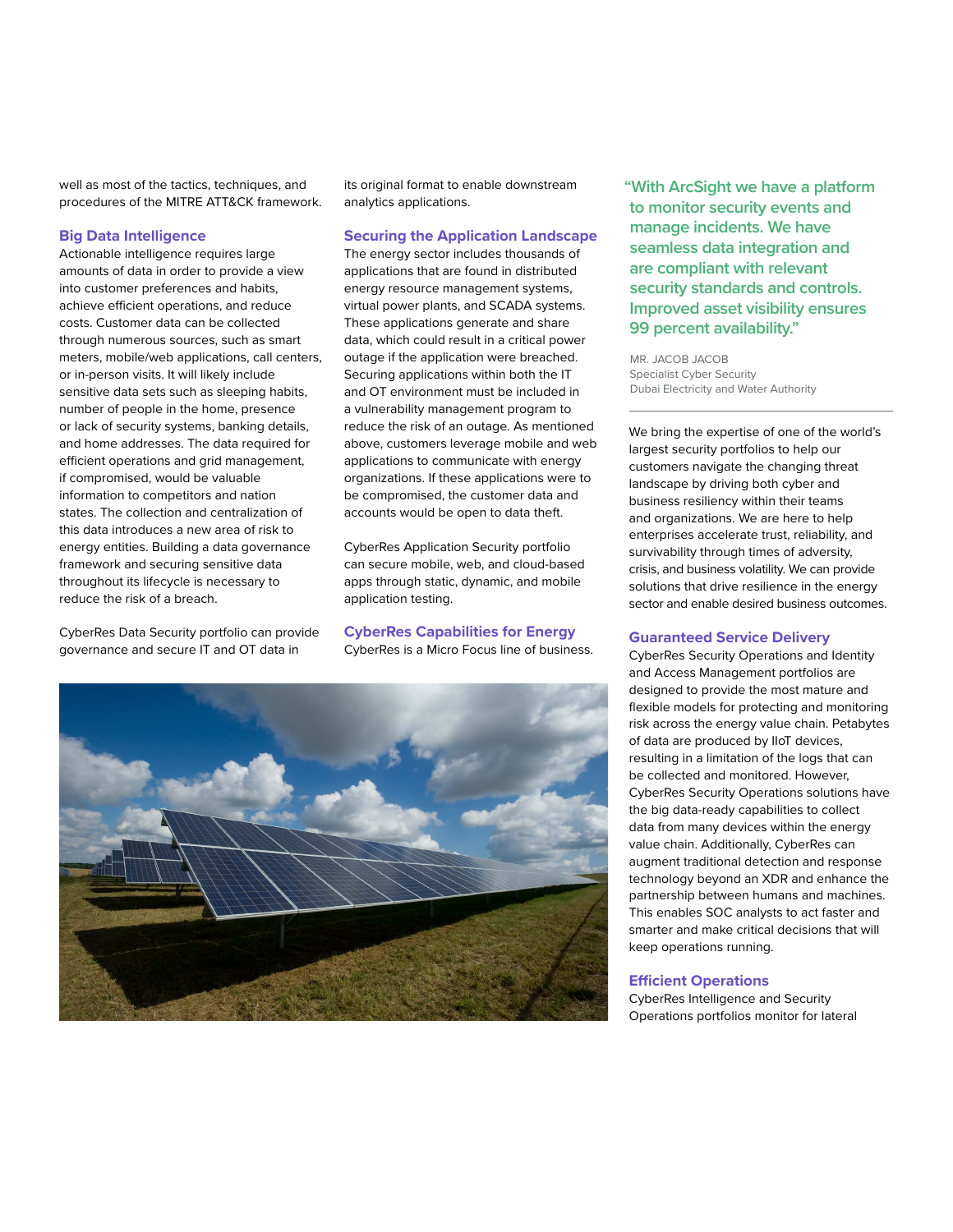movement and privilege escalation, as well as most of the tactics, techniques, and procedures of the MITRE ATT&CK framework. These solutions offer unprecedented capability to address modern and future threat actors, combining industry-based threat intelligence, adaptive behavioral profiling, adjacent adversary analytics, adaptive access control, and precision SCADA device analysis. This is combined with CyberRes' next-generation MITRE analytics and campaign-based threat models to create a comprehensive solution.

CyberRes is able to address risk across the identity landscape, enabling energy providers to:

- *Discover:* Provide a comprehensive baseline of privileged identities and their dependencies. As a first step in managing privilege, it is important to know which identities (users, services, devices, things, etc.) have elevated access and what dependencies exist so you have the insight to simplify and implement policies.
- *Monitor:* Detect changes and track privilege activity to support governance and compliance. Monitor changes and privileged activity throughout the entire identity lifecycle to identify potential threats and ensure governance and compliance.
- *Control:* Implement identity-powered privilege management to reduce risk. This allow you to apply policies that adjust privileges to reflect access requirements based on attributes in real time. It employs the principle of "least privilege" so everyone and everything has just enough access to do the job.

Extending this ability into the CyberRes Identity and Access Management portfolio, the Adaptive Access solution goes beyond zero trust and provides dynamic identity context. This provides predictive, behavioral, and data-driven continuous authentication. It also provides continuous authorization,



real-time response, and remediation to prevent lateral movement across the energy value chain.

#### **Big Data Intelligence**

CyberRes Data Security portfolio can enable big data intelligence by securing sensitive data sets using field-level AWS-256 formatpreserving encryption. This keeps data in its original format for usability. The data also retains its referential integrity, allowing it to be connected across all sources. Additionally, CyberRes Data Security Structured Data Manager provides a mature data governance solution. This structured data can be automatically classified at collection and monitored throughout its lifecycle. The approach removes the need for in-transit and at-rest data security solutions, lowering

the risk of a data breach, saving costs, and ensuring the usability of data for analytics, applications, and business processes.

#### **Securing the Application Landscape**

With the thousands of applications used within IT and OT environments, a strong application security process needs to be built into the application development lifecycle. CyberRes Application Security solutions can detect vulnerable code through mobile, static, dynamic, or open source analysis. Detected vulnerabilities can be output into existing bug tracking tools such as Jira and Micro Focus ALM for seamless remediation. Leveraging either the on-premises instance or our SaaS offering, developers have a range of options to match their in-house security expertise.